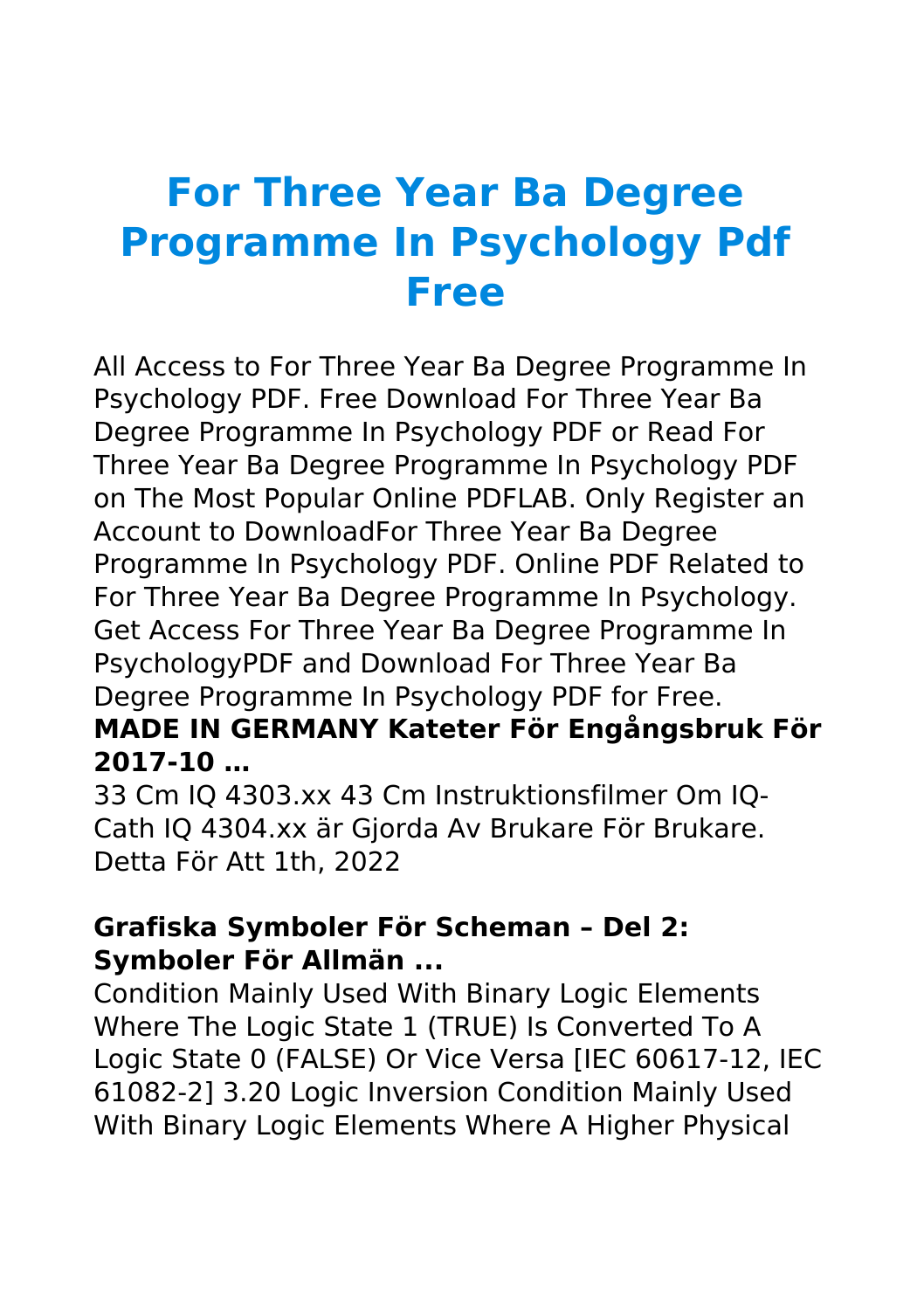Level Is Converted To A Lower Physical Level Or Vice Versa [ 2th, 2022

#### **Year 1 Year 2 Year 3 Year 4 Year 5 Year 6 - Willows Primary**

Science Curriculum Key Vocabulary Year 1 Year 2 Year 3 Year 4 Year 5 Year 6 Animals Including Humans Fish, Reptiles, Mammals, Birds, Amphibians (+ Examples Of Each) Herbivore, Omnivore, Carnivore, Leg, Arm, Elbow, Head, 1th, 2022

#### **EYFS Year 1 Year 2 Year 3 Year 4 Year 5 Year 6**

Chalk Or Charcoal. I Can Paint And Make Things I Have Seen, Remembered Or Imagined. Possible Outcome An Abstract Image Demonstrating Pencil Control And A Range Of Tones Using Pencil Colour. Y3/4 Artist Focus Paul Cezanne Mediums Observational Still Life Pencil Drawing (beginning With Natural Items Found Outside Like Leaves Etc). Pencil Sketching 1th, 2022

#### **Year 1 Year 2 Year 3 Year 4 Year 5 Year 6**

Stretch, Swing, Turn, Twist. Curl, High, Low, Fast, Slow, Compose, Choose, Select, Emotions, Canon, 1th, 2022

#### **Programme Specification– Three Year Midwifery Programme**

• 2 A Levels At Grades A-C, Plus 5 GCSEs At Grades -C. Must Include English And Maths/Science (or A Successful Completion Of A Middlesex University Maths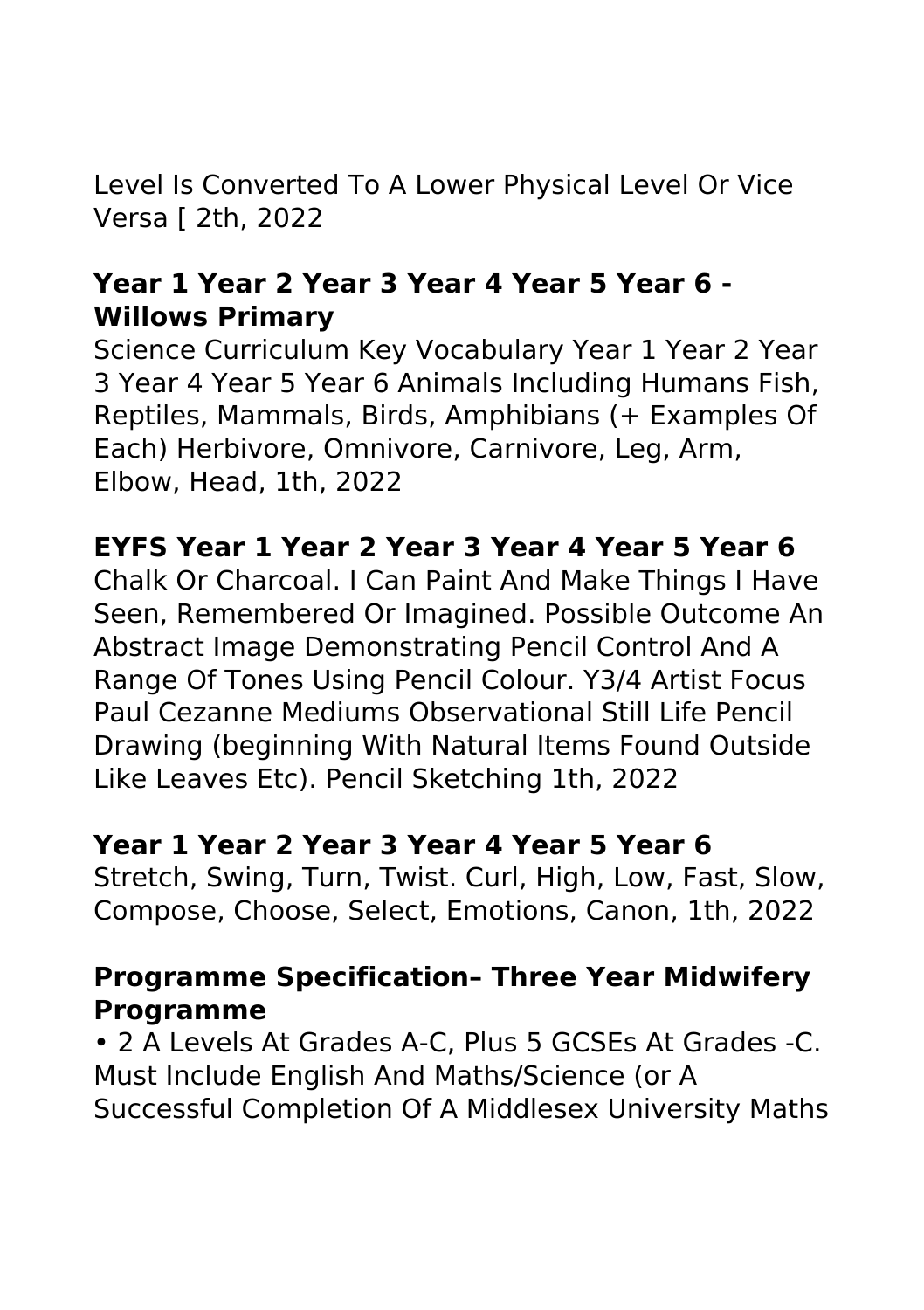# Test) • AVCE Health And Social Care Double Award • A Full Access Certificate To Nursing/Midwifery 1th, 2022

#### **Degree – Sublime Degree Of The Master Mason Degree ...**

Consistory (31˚ & 32 ... 3rd Degree – Sublime Degree Of The Master Mason 2nd Degree - Fellowcraft 1st Degree – Entered Apprentice Order Eastern Stars Heroines Of Jericho SYMBOLIC DEGREES Order Of The Golden Circle. Title: Prince Hall 2th, 2022

# **YEAR ONE (MC) YEAR TWO (MC) YEAR THREE YEAR FOUR**

YEAR ONE YEAR TWO YEAR THREE YEAR FOUR Fall Semester Spring Semester Suggested Transfer Pathway Montgomery College A.A. In Interior Design (Pre) To Marymount A.A. In Interior Design (CIDA Accredited) REV JAN 2018 ENGL 101 Intro To College Writing ARTT 100 Intro To Drwaing IDES 101 Interior Design I IDEC 107 Interiors: Design Princilples IDES 110 2th, 2022

#### **Programme Regulations 2021/22 Programme Titles: Degree Of ...**

Degree Of Bachelor Of Science With Honours In Marine Biology With Placement Year - Code: 1157U Degree Of Bachelor Of Science With Honours In Marine Biology (Inversion) - Code: 1738U. Notes (i) These Programme Regulations Should Be Read In Conjunction With …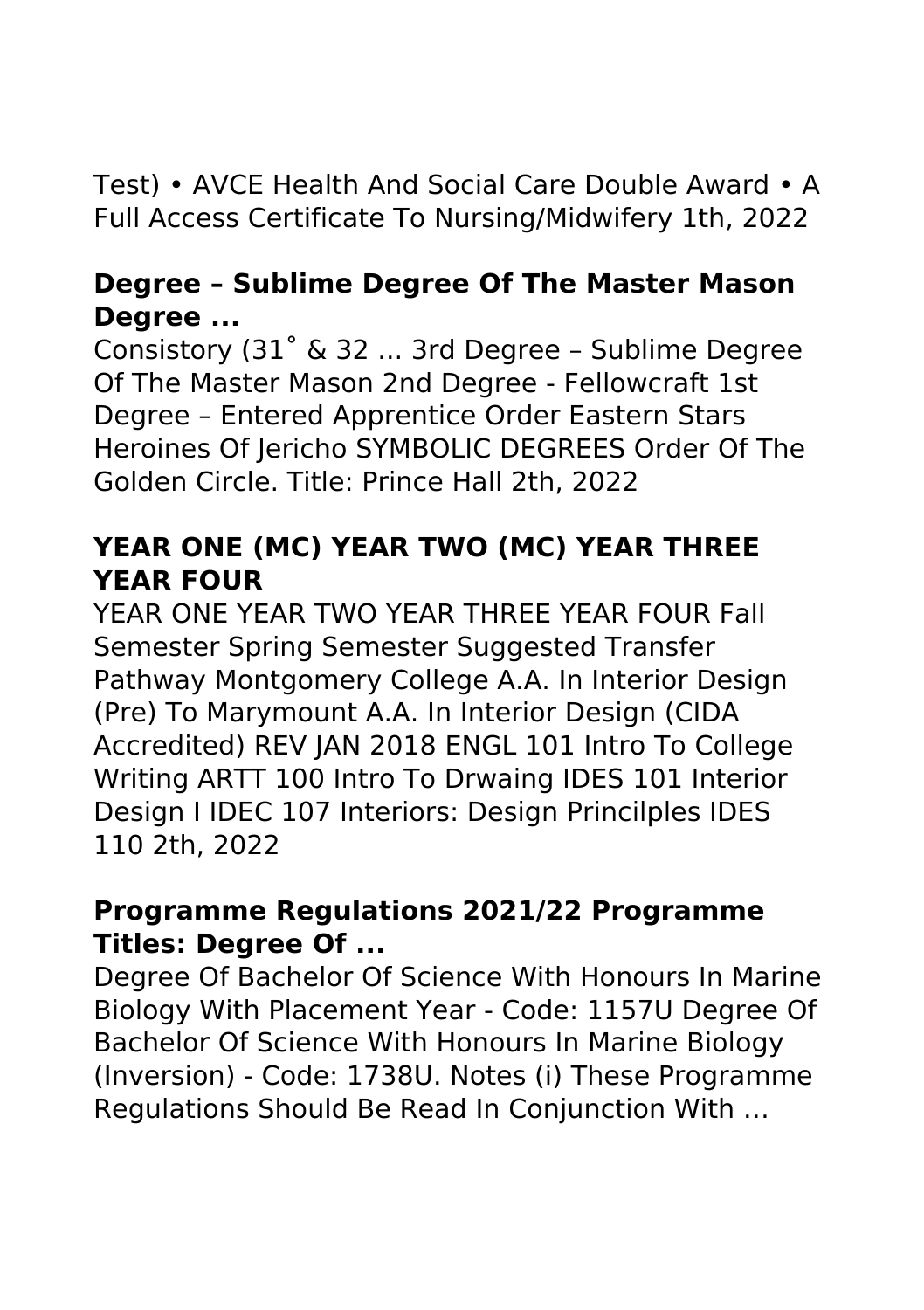# 2th, 2022

## **Master's Degree Programme In Psychology (MAPC)**

8.0 FORMAT OF THE PROJECT REPORT/DISSERTATION The Size Of The Project Report Depends On The Nature Of The Theme Of The Project. However, It Is Desirable That The Project Report Should Be Around 100 Pages Typed In Double Space. Report Should Be In A4 Size Papers And In A Bound Form. The Language To Be Followed For The Project/ Dissertation Work ... 1th, 2022

#### **Maths Progression Menu Year 1 Year 2 Year 3 Year 4 Year 5 ...**

Remainders As Whole Number Remainders, Fractions, Or By Rounding, As Appropriate For The Context •divide Numbers Up To 4 Digits By A Two-digit Number Using The Formal Written Method Of Short Division Where Appropriate, Interpreting Remainders According To Context Problems (x/÷) •solve On 2th, 2022

## **Year 7 Year 8 Year 9 Year 10 Year 11 English • Midsummer's ...**

Revision Activity [12 Pages] An Inspector Calls Workbook [26 Pages] • Macbeth Workbook [23 Pages] •A Christmas Carol Workbook [22 Pages] Exam Questions And Strategies Booklet • Language Papers 1&2 WTM Booklets Maths ••Foundation Maths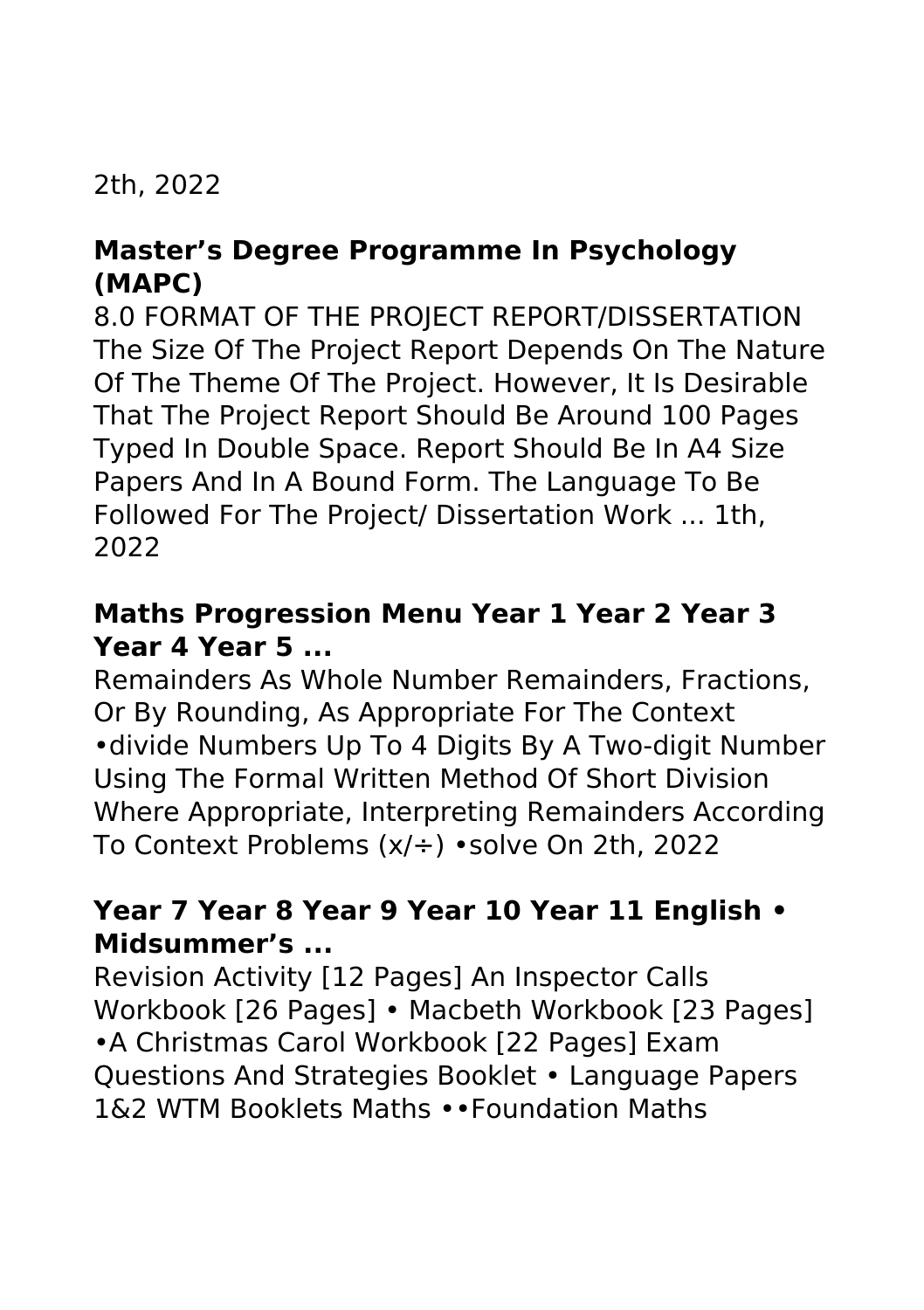Workbook [25 Pages] •Higher Maths Workbook [ 2th, 2022

# **YEAR 7 YEAR 8 YEAR 9 YEAR 10 YEAR 11**

• Elizabethan England And The • Elizabethan Society And Development Of Civil Rights ... • Customs And Festivals Life At School And College Holidays • Education Post-16 • Healthy Lifestyle • Marriage And Partnershi 2th, 2022

## **DRAWING RECEPTION YEAR 1 YEAR 2 YEAR 3 YEAR 4 YEAR 5 …**

(fine Art, Emotions) • Can Draw With An Increasingly Confident Awareness Of The 2D And 3D Geometric Forms That Comprise Forms And Objects. • Can Draw And Shade Basic 2D And 3D Shapes And Forms Neatly And Evenly, Blending Tones From Light To Dark Smoothly. • They Control The Amount Of Force And Pressure When Drawing To Understand The 1th, 2022

#### **Psychology Degree Beliefs And Psychology Learning & …**

Psychology Stereotypes, Psychology Beliefs, Psychology Major, Psychology Degree, Psychology ... Amsel, Baird, And Ashley (2011) Found That, As They Take More Disciplinary Coursework And Progress In Academic Status, Actual Or Potential Psychology Majors/minors' Understanding Of The Scientific Foun- ... 2th, 2022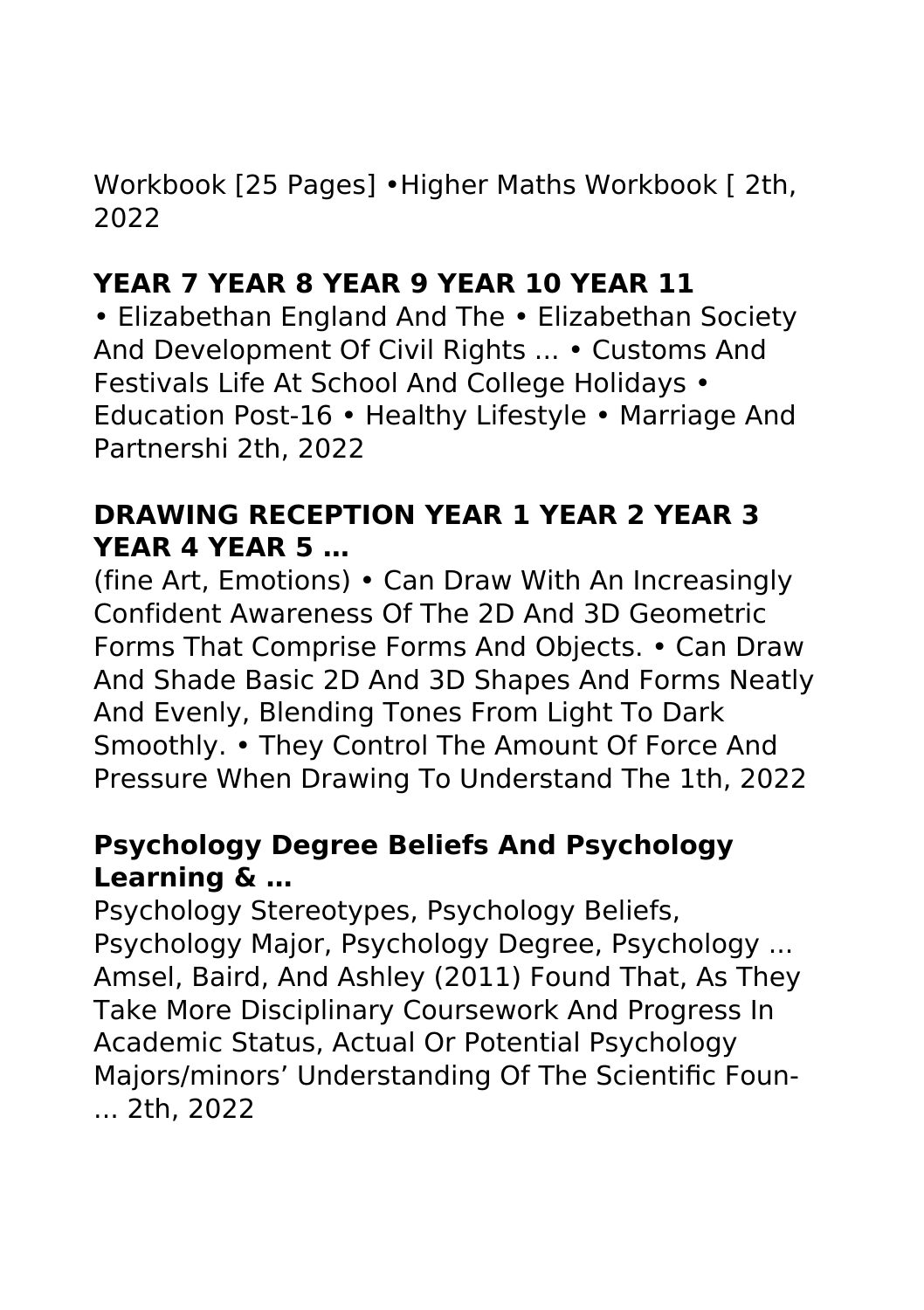# **Bachelor Of Science Degree In Chemistry Four Year Degree ...**

Bachelor Of Science Degree In Chemistry Pre-Medical And Pre-Dental Track Four Year Degree Plan – Total Credits: 120 First Year First Semester Second Semester CHEM 111 General Chemistry I Lab 1 CHEM 112 General Chemistry II Lab 1 CHEM 131 Gene 1th, 2022

# **SYLLABUS FOR BS BIOINFORMATICS (4-YEAR DEGREE PROGRAMME)**

SYLLABUS FOR PhD BIOTECHNOLOGY (4 To 8-YEAR DEGREE PROGRAMME) COURSE BREAKUP Course Code Course Title Credit Hrs. Semester-I BIT-781 Recent Trends In Biotechnology 3(3-0) BIT-783 Advances In Cell And Molecular Biology 3(3-0) Elective 3 Semester Credit Hours 9 Semester -II BIT-782 3(3Project Planning, Maintenance And Evaluation -0) 2th, 2022

# **MEDICINE (A100) ~ 5-YEAR PROGRAMME Programme …**

: Coursework; Written Unseen Examinations (MCQs, EMQs, SAQs); Objective Structured Clinical Examinations (OSCEs) MBBS 2th, 2022

## **University Of Pune Three Year B. Sc. Degree Course In ...**

The Pattern Of Question Papers Shall Be: Question 1 8 Sub-questions, Each Of 2 Marks; Answerable In 2 -3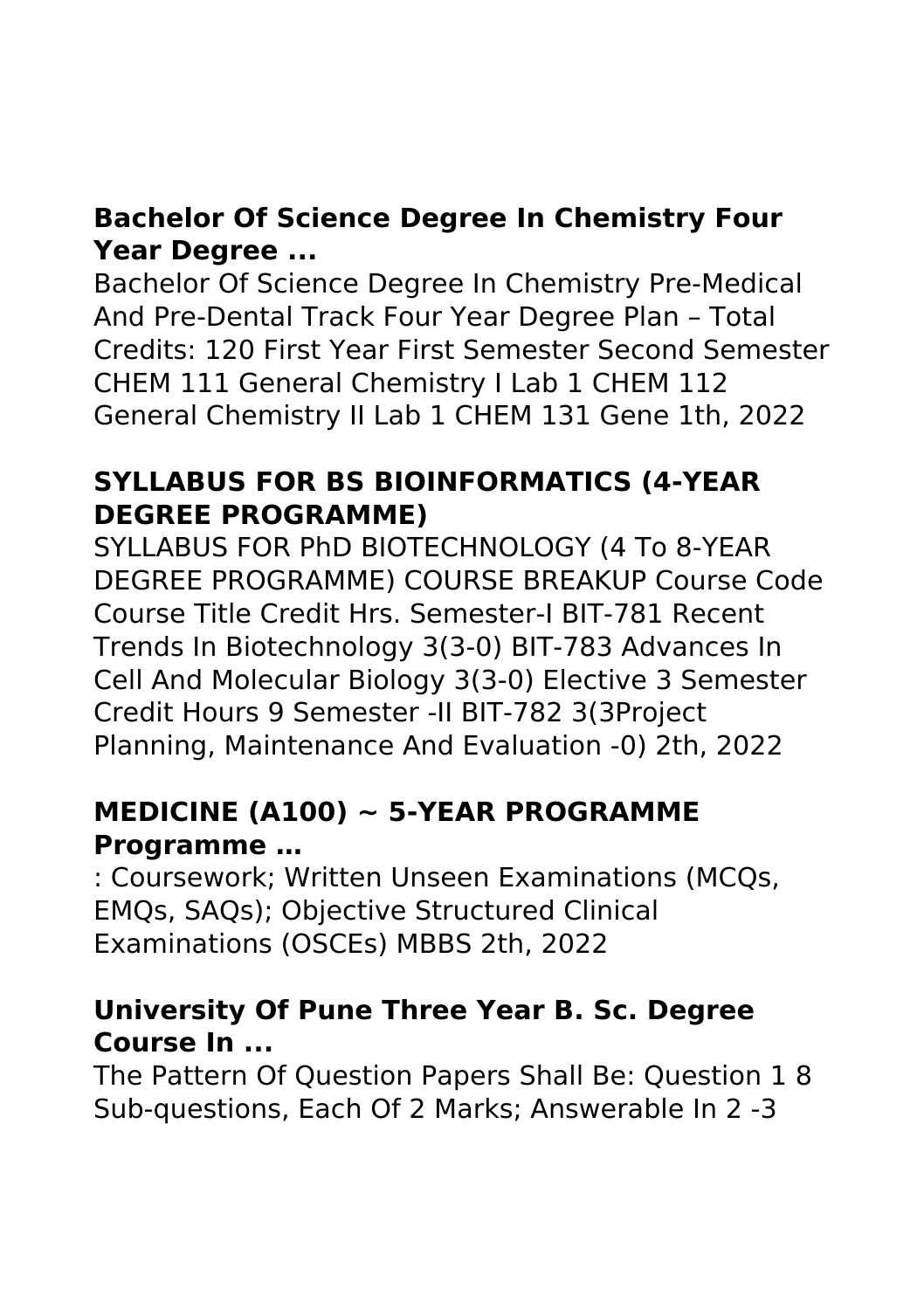Lines And Based On Entire Syllabus Question 2, 3 And 4 4 Out Of 6– Short Answer Type Questions; Answerable In 8 – 10 Lines Question 5 4 Out Of 6 – Problem Type Question; Answerable In N Umerical Or 1th, 2022

## **THREE YEAR DEGREE COURSE GEOGRAPHY HONOURS & SUBSIDIARY ...**

Geographical Account Of Selected Regions, Viz. Nile Basin, MurrayDarling Basin, New South Wales, Argentina- Pampas, Brazil. UNIT-5:- Comparative Study Of Africa, Australia And South America. Book Recommended:- Hartshorne - Nature Of Geography. R. Minshull - Changing Nature Of Geography. Freeman -A Hundred Years Of Geography. 1th, 2022

## **SYLLABI F O R THREE-YEAR HONOURS & GENERAL DEGREE …**

1.1 Normative Economics And Positive Economics - Methodology 1.2 Wants, Scarcity, Competing Ends And Choice - Defining Economics 1.3 Basic Economic Questions, Microeconomics And Macroeconomics. Lipsey, Chapter 1 And Chapter 4. Mankiw, Chapter 2. 1.4 Principles Of 1th, 2022

# **FOR THREE YEAR DEGREE COURSE**

THREE YEAR DEGREE COURSE IN SCIENCE (PASS & HONOURS) (Semester System) SEMESTER-I 2010 SEMESTER-II 2011 SEMESTER-III 2011 SEMESTER-IV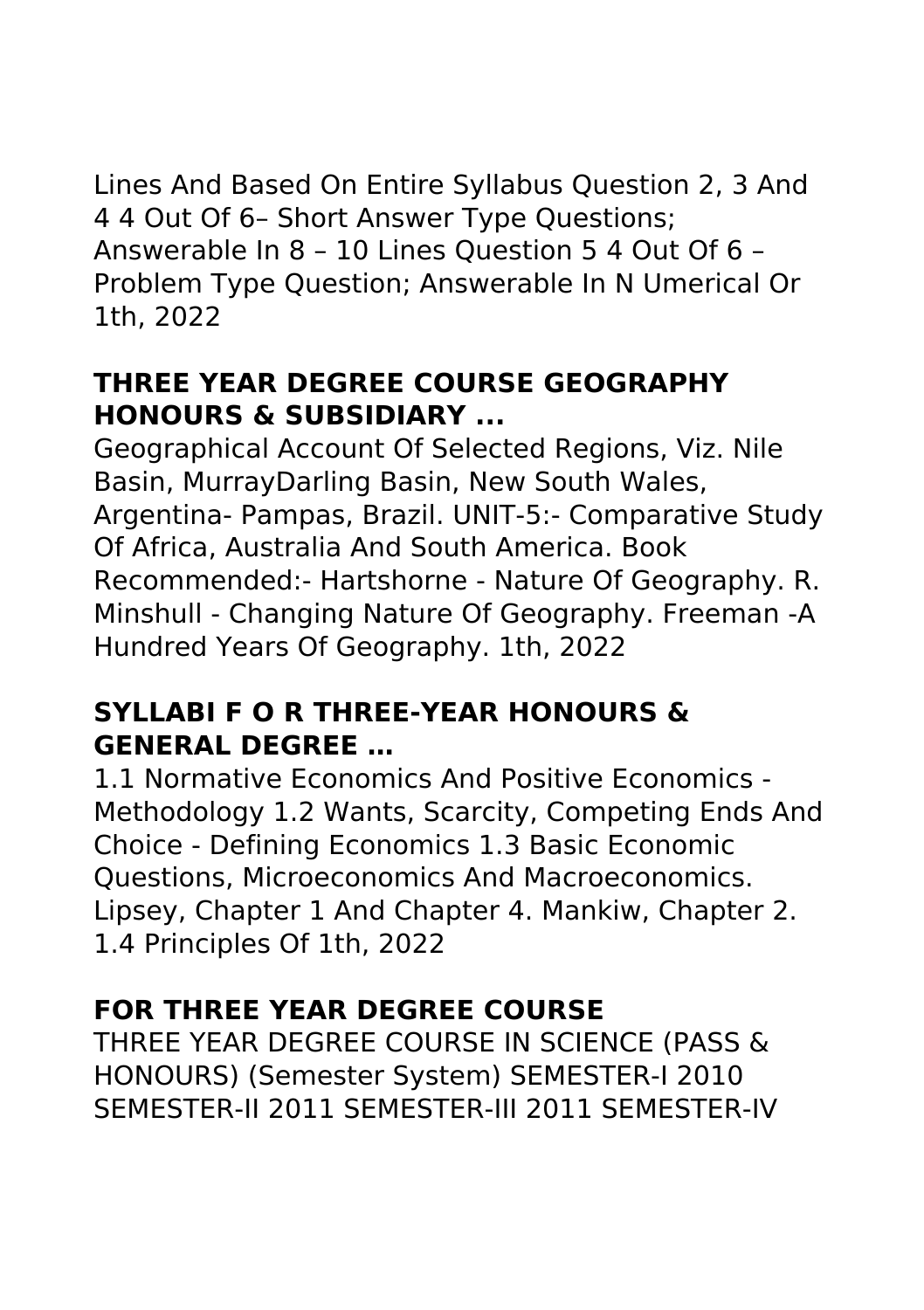2012 SEMESTER-V 2012 SEMESTER-VI 2013 Published By : Governmen 1th, 2022

#### **Revised Syllabi For Three - Year Integrated B.Com. Degree ...**

University Of Pune, S.Y. B.Com. Page 2 Of 46 4) (A) Revised Structure Of B.Com. Course. F.Y.B.Com. W.e.f. 2013-14 Sr. No. Compulsory / Main Subjects 101 Compulsory English 102 Financial Accounting 103 Business Economics (Micro) 104 (A) 104 (B) Business Mathema 1th, 2022

# **Savitribai Phule Pune University Three Year Degree Course ...**

Sem II And Project Practicals Of 4 Lectures Each 25 Practicals / Year) 08 32 40\*\* \* Subject To Compulsory Passing In External Examination And Getting Minimum 20 Marks Out Of 50 \*\* Subject To Compulsory Passing In External Examination And Getting Minimum 40 Marks Out Of 100 Notes: 1. Total Marks: Theory For Each Semester (50  $X$  6) = 300 MarksFile Size: 1012KB 2th, 2022

# **SIX - SEMESTER LL.B. THREE YEAR DEGREE COURSE …**

G. Common Room Fee : (i) The Common Room Fee Shall Be Rs. 20/- For Each Semester And Shall Be Paid Along With First And Third Instalment Of The Tuition Fee Of The Academic Year Concerned. (ii) The